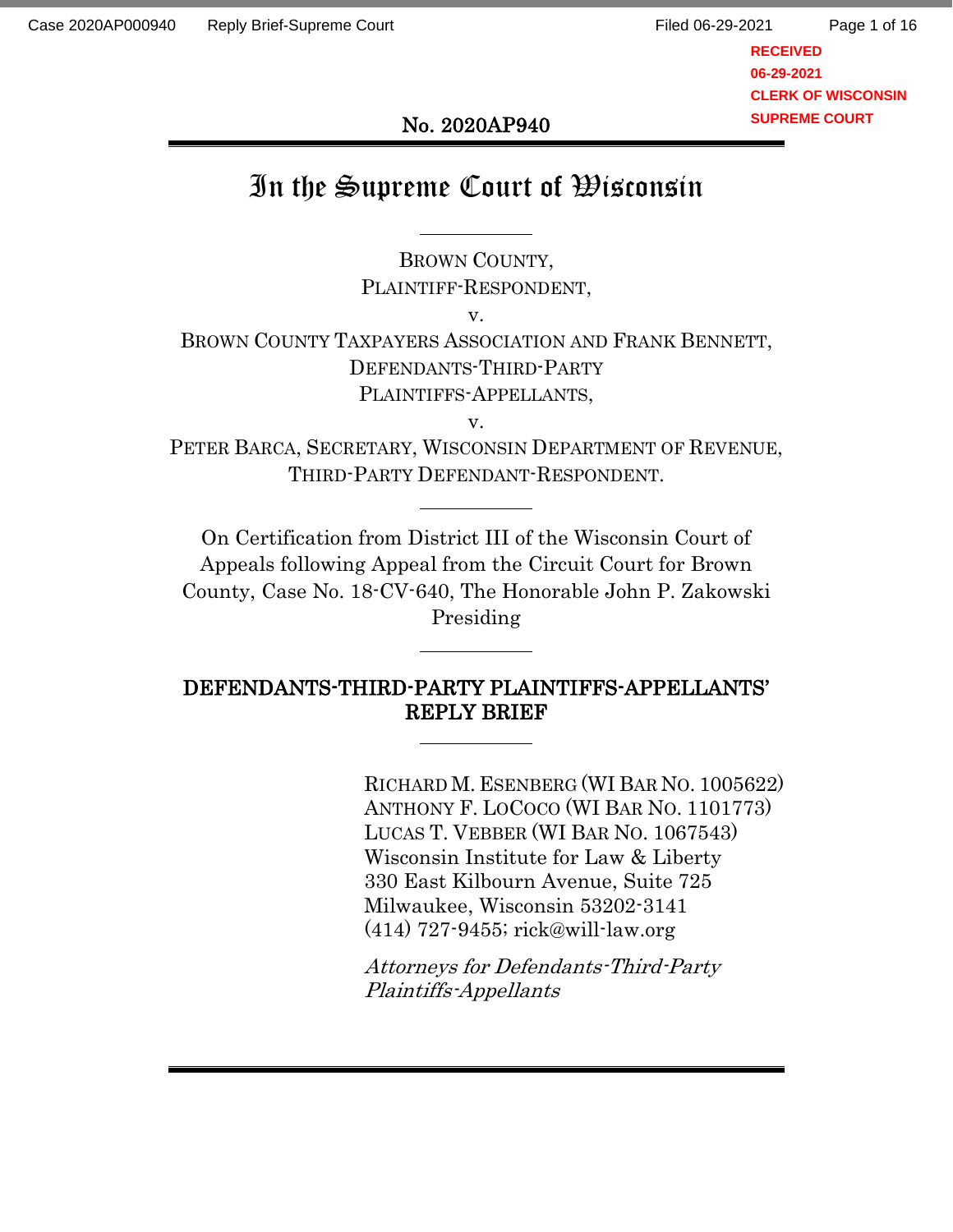### **ARGUMENT**

The County's brief features remarkably little textual analysis of §77.70. This is by design. The County has no real answers to the simple points that the absence of an increase is not the same as a "reduc[tion]" and that an approach requiring intervening steps is not "direct[]." §77.70. It is unable to explain away the Legislature's 2017 amendment, which adopts BCTA's view of what counts as direct reduction. It has no workable theory for why the Legislature rejected language requiring only property tax "relief" in favor of "direct[] reduc[tion]."

But even if the County did have more persuasive responses to each of these points, it cannot escape the fact that, even under its own theory of what §77.70 requires, its sales tax is still illegal. Because the County does not have room under its levy limit to pay for \$147,000,000 in new spending, it is not avoiding a property tax increase that would otherwise have occurred; in fact, such an increase could not have occurred. The County is thus not even indirectly avoiding a hypothetical increase in its levy (much less directly reducing its levy).

The County asserts that it "indisputably *would have*" borrowed in the absence of a sales tax and raised the levy to pay back the borrowing, an exception to levy limits. But putting that phrase in bold and italics does not make it so. As a matter of law there is no way to know whether, in the alternate universe in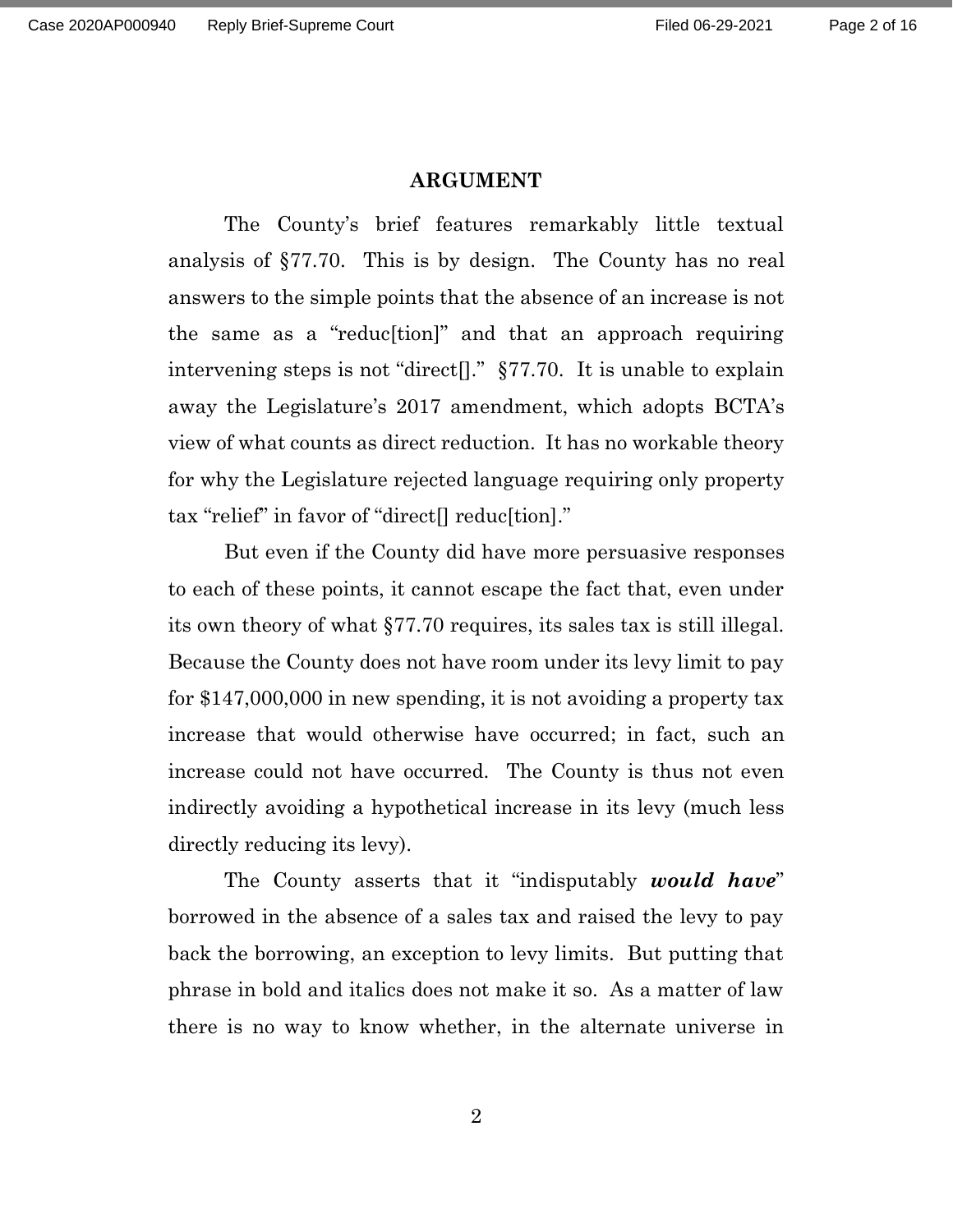which no sales tax exists, the thousands of Brown County voters or the dozens of members of the County's board would have voted to authorize such a massive amount of spending. If this Court agrees, this case is over—the County's tax is invalid—regardless of which party is correctly interpreting §77.70.

So the County instead wants to draw this Court's attention elsewhere: concerns about the administrability of the framework the Legislature adopted; the "careful" and "deliberate" manner in which the County adopted its (illegal) budget; a supposed need for "deference" to the AG, a political actor; the financial benefits of "paying in cash" as opposed to borrowing; the inefficiencies associated with restrictions on the use of sales tax revenue; and fears of adverse consequences to the County if it is found to have broken the law, among others. In other words, the County argues for what it wishes the law to be and not what it is. This Court should reject these arguments. The language of §77.70 is unambiguous, and the County's tax violates it.

# **I. BROWN COUNTY'S SALES TAX VIOLATES THE PLAIN LANGUAGE OF §77.70**

The County repeatedly argues that the Legislature should have been more specific than it was and instead used terms such as "offset" or "subtract." County Br. 22. But it does not explain how the term "reduce" is any less clear or robust. Nor does it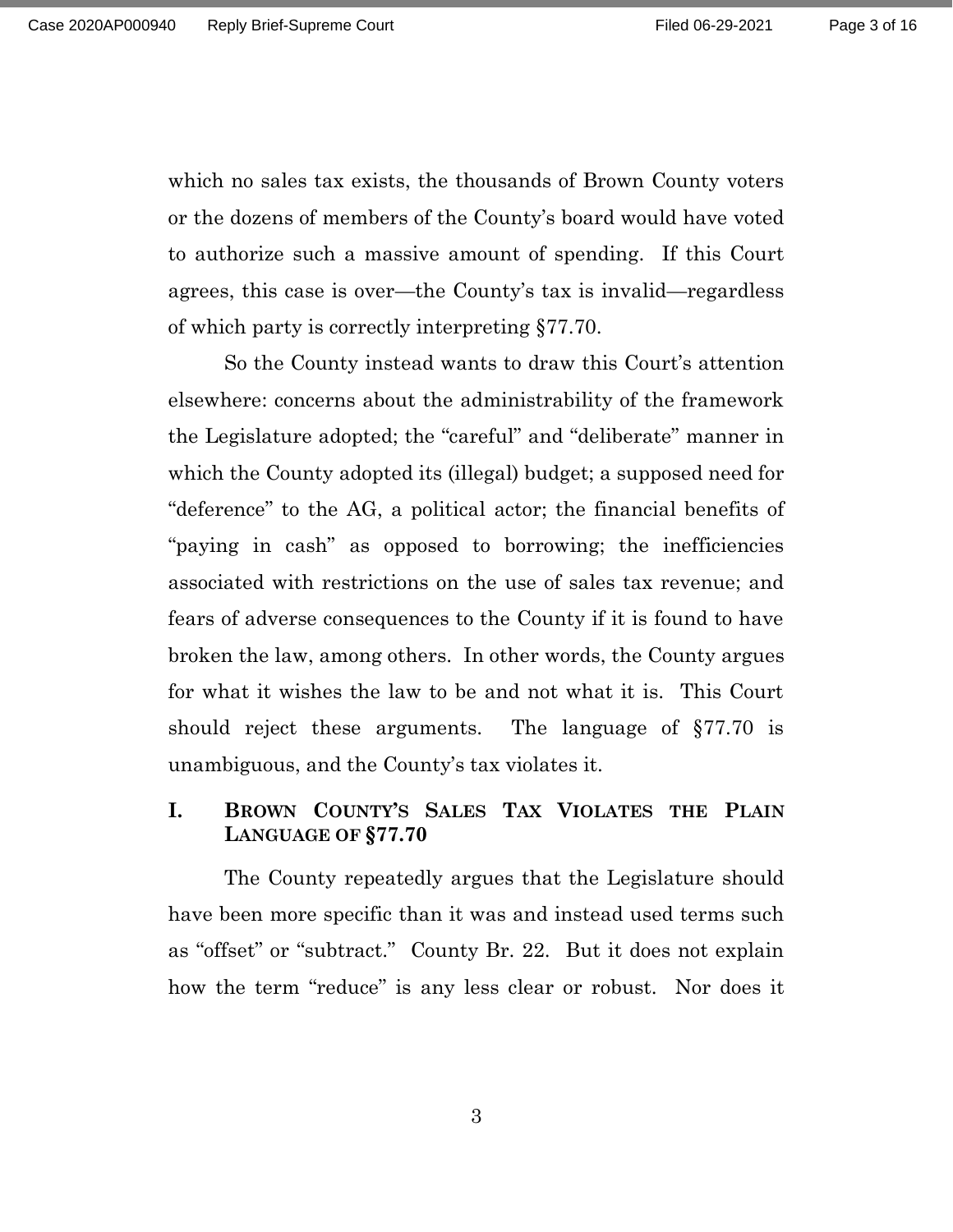explain how the absence of an increase can be characterized as a reduction.

The County similarly tries to add some ambiguity to the term "directly" by citing the newly-decided *State v. Kizer*, No. 2020AP192-CR, unpublished slip op. (Ct. App. June 2, 2021), for the proposition that "direct" means "characterized by [a] close logical, causal, or consequential relationship." *Kizer*, slip op. at ¶8 (quoting Merriam Webster Online). The County fails to note that the *Kizer* Court did not adopt this definition and was instead restating the argument of a party. In fact, *Kizer* never decides what "direct" means as applied to the facts of that case, instead providing only a non-exhaustive list of factors as "guidance" for the circuit court to consider.

Regardless, the definition argued for in *Kizer* and offered here by the County favors BCTA's reading: if any relationship between the enactment of the County's sales tax and the supposed lowering of its levy through the funding of capital projects can be said to exist, it most certainly is not "close."

And *Kizer* is helpful nonetheless in that it collects a number of Wisconsin cases supporting BCTA's position; in each case, the presence or not of an *intervening step* determines whether the relevant matter is "direct." *See id.* at ¶¶9-14 (citing *Tri City National Bank v. Federal Insurance Co.*, 2004 WI App 12, ¶18, 268 Wis. 2d 785, 674 N.W.2d 617 (bank's losses were not direct result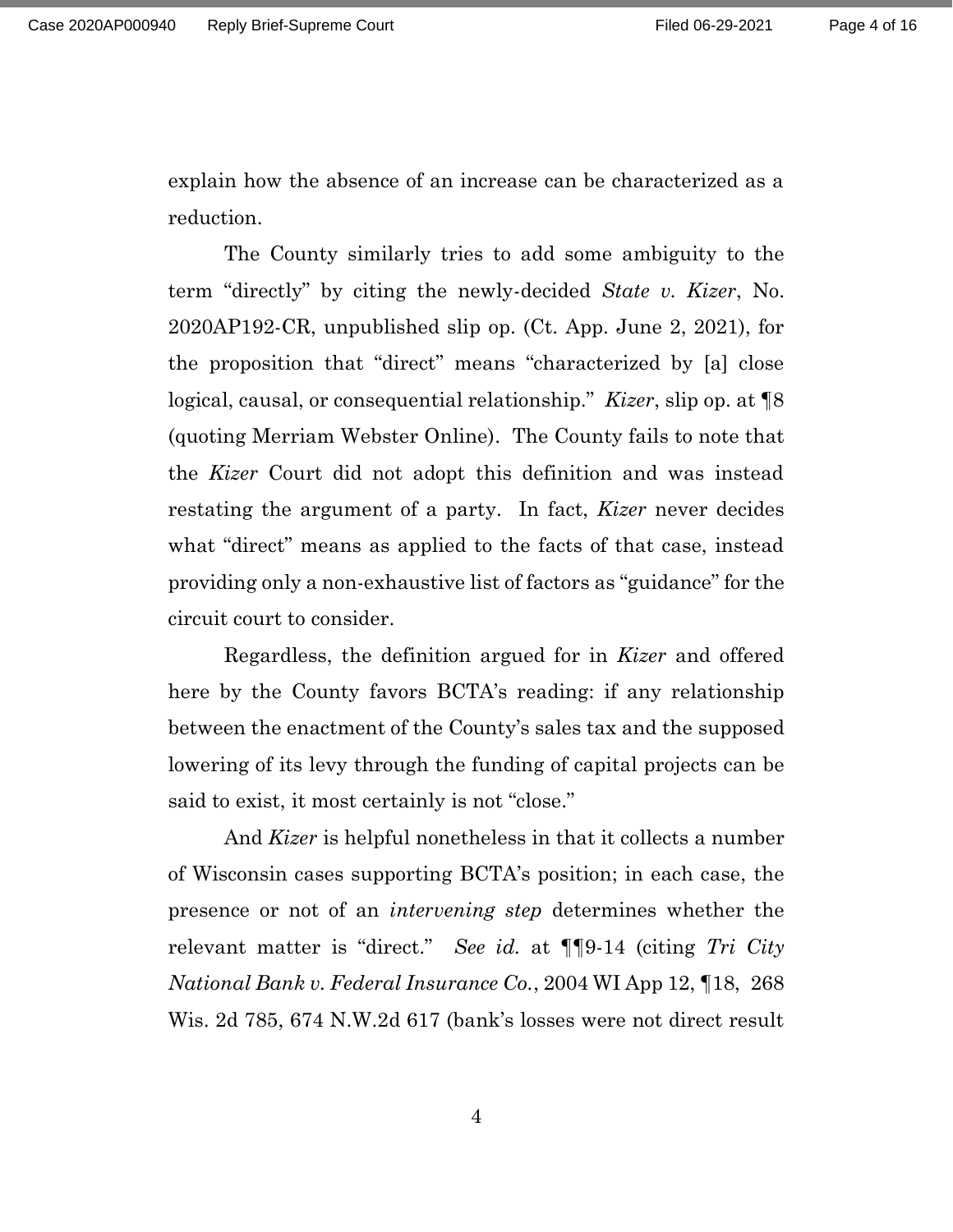of employee misconduct; misconduct led to mortgage defaults which led to losses); *Gister v. American Family Mutual Insurance Co.*, 2012 WI 86, ¶34, 342 Wis. 2d 496, 818 N.W.2d 880 (hospital's liens against settlement between patients and insurer were not "direct charges" upon the patients; the charges were upon the settlements, into which the patients had entered); *Whirlpool Corp. v. Ziebert*, 197 Wis. 2d 144, 153, 539 N.W.2d 883 (1995) (benefit to party would be indirect if the money first passes through a second party); *State v. Parker*, 2001 WI App 111, ¶9, 244 Wis. 2d 145, 629 N.W.2d 77 (transfer to new prison was not a "direct" consequence of inmate's conviction; Department of Corrections had to exercise its discretion to order that transfer)).

All of these examples point in the same direction with respect to the facts of this case: any reduction in the County's property tax levy is indirect, not direct, because the funding of new spending items must first occur, with the hypothetical property taxes which *would* pay for these items *then* being "reduced."

The County likewise provides *no* response to the argument that its reading renders surplusage the 2017 amendment to §77.70. The Legislature made clear that funding certain bonds with sales tax revenue does not directly reduce the property tax levy—else there was no need to exempt the circumstance from §77.70's restriction. *See* §77.70 ("*Except as provided in s. 66.0621 (3m)*, the county sales and use taxes may be imposed only for the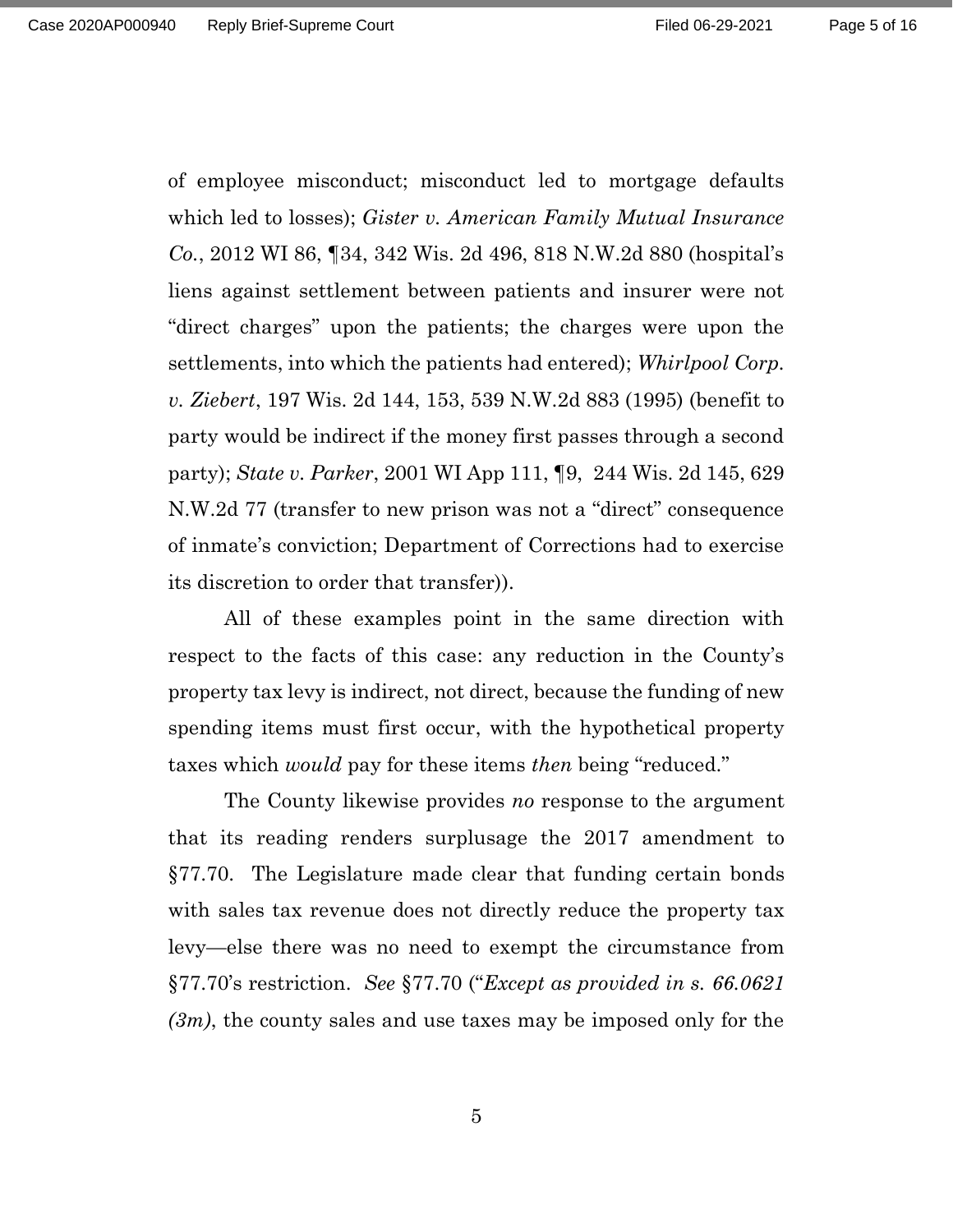purpose . . . ." (emphasis added)). Yet under the County's theory this exemption should not have been needed since funding bonds with sales tax revenue avoids the need to fund them with property taxes.

Nor, moving to extrinsic sources, does the County have an explanation for why the Legislature tightened §77.70's language from "property tax relief" to "directly reducing the property tax levy" (and in fact the County itself lapses into arguing that it is providing "tax relief" despite the fact that the statute calls for more, *see, e.g.*, County's Br. 25 (quoting R.68:2)). Its only answer is to say that "property tax relief occurs with the cessation of annual property tax increases." *Id.* 43. This is an odd argument to make given that it is undisputed that the County's sales tax ordinance did not accomplish *even that much* in 2018, when its levy rose by about 5%, (R.9:14; 15:3.).<sup>1</sup>

<sup>&</sup>lt;sup>1</sup> The County is wrong when it says that the 1985 newspaper article BCTA quotes is inadmissible hearsay; the article is a self-authenticating ancient document. *See* Wis. Stat. §908.03(16) (ancient documents exception to hearsay rule); §909.02(6) (newspapers and periodicals are self-authenticating). Similarly, the County's objection that this Court may not consider Senator Feingold's statement fails to distinguish between "documents that are part of the legislative history and public records," which may be considered, and attempts by legislators to "*retrospectively*" testify as to what the *legislature* as a whole intended, which may not. *Cartwright v. Sharpe*, 40 Wis.2d 494, 508- 09, 162 N.W.2d 5 (1968) (emphasis added). This Court is not barred from assessing the *contemporaneous* statement of the author of an amendment about the amendment *he has introduced* any more than it is barred from assessing legislative history generally. In any event, the County asked the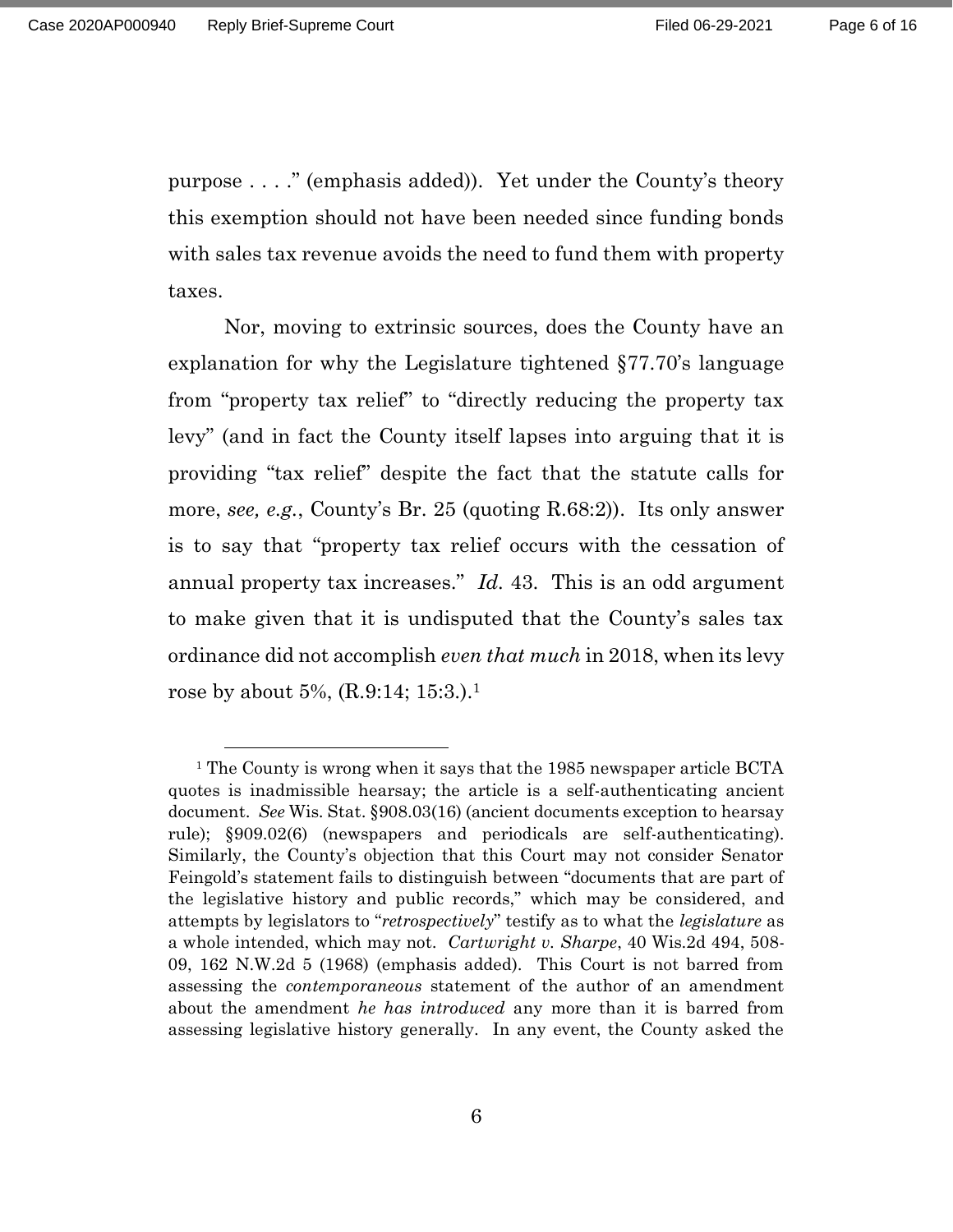# **II. THE AG OPINION IS NOT ENTITLED TO A PRESUMPTION OF CORRECTNESS.**

BCTA will not repeat its discussion, set forth in its initial brief, of why the AG's opinion is fundamentally flawed. The County nevertheless wants this Court to "defer[]" to the opinion as "presumptively correct." But the County cannot bring itself to actually defend such a presumption. It declines to address the constitutionally problematic operation of the presumption in the circumstances where it would actually apply, namely where the Court disagrees with the AG or else declines to interpret the statute. The County instead agrees that the Court "retains its prerogative to interpret the statute and assert what it means" and retreats to the position that the AG opinion "should be given weight," a meaningless phrase, conceding that it "is not asking the Court to rest on a presumption." County's Br. 3, 36-37.

Having utterly failed to rebut BCTA's showing that the presumption is "unsound in principle," *Johnson Controls, Inc. v. Emps. Ins. of Wausau*, 2003 WI 108, ¶99, 264 Wis. 2d 60, 665 N.W.2d 257, the County chides BCTA for not addressing other *stare decisis* factors. But in this case—where use of the presumption is not only erroneous but utterly incompatible with the constitutional separation of powers—this factor must be

circuit court to strike BCTA's extrinsic sources; the circuit court did not do so. (R. 65:8.) If the County was aggrieved by this failure to rule it was free to file a cross-appeal. It did not.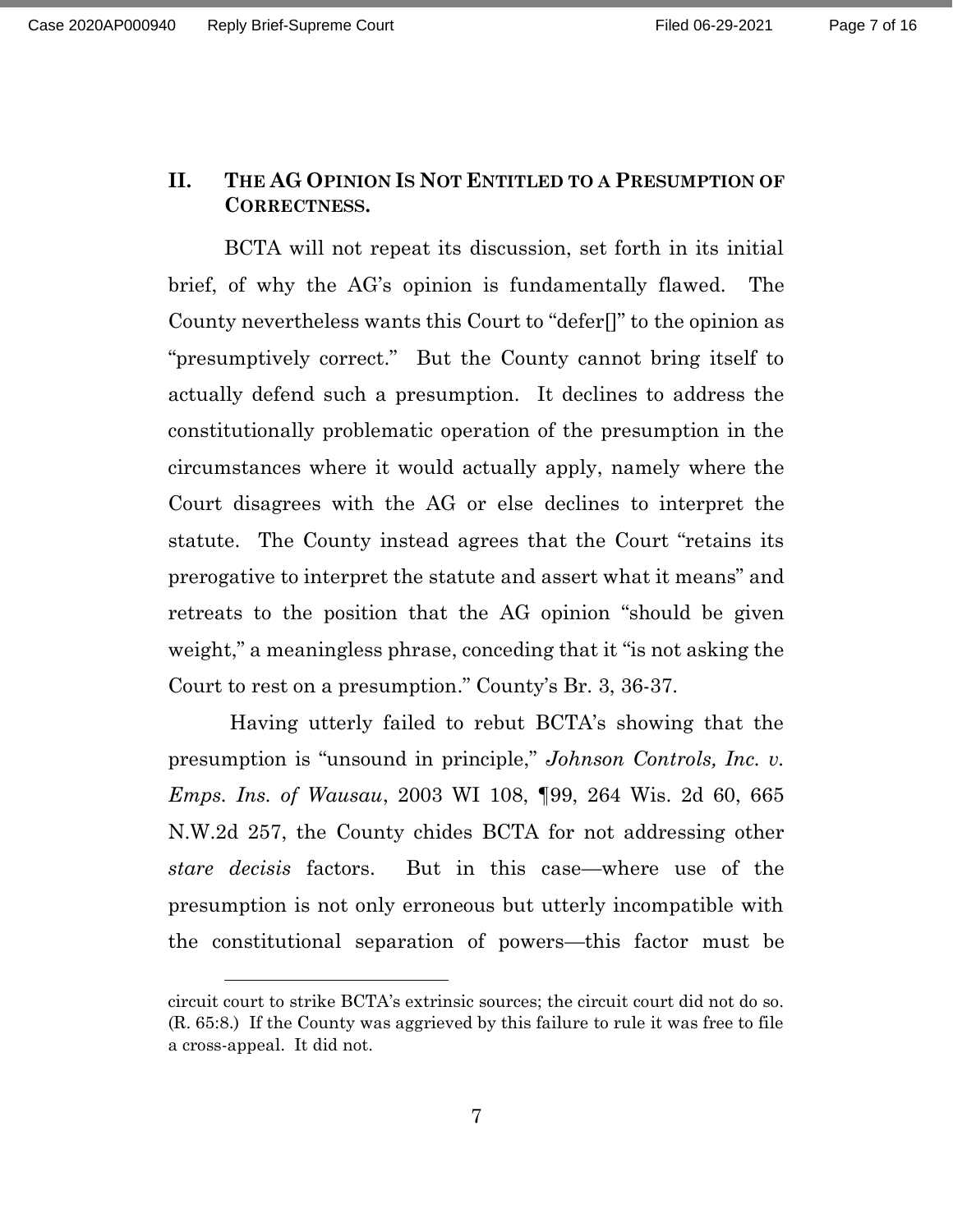controlling. The County's view is that the AG can declare a law enacted by one legislature to mean whatever he wishes and that if a later legislature cannot "muster a majority of votes to 'correct'" it, County's Br. 37, this Court is forced to presume the AG is correct. That cannot be the law.<sup>2</sup>

The AG opinion is wrong and should not be propped up by an unjustified presumption. 3

# **III. BROWN COUNTY'S SALES TAX VIOLATES §77.70 EVEN UNDER ITS OWN INTERPRETATION OF THE STATUTE.**

The County does not dispute that levy limits prevented it from actually raising its property tax levy to pay for \$147,000,000 in new spending. Thus, even under its own interpretation of §77.70, its tax is illegal.

The County argues that it "indisputably *would have*" borrowed" in the absence of a sales tax and funded this borrowing

<sup>2</sup> This case does not present a situation where there has been legislative inaction following definitive *judicial* construction.

<sup>3</sup> Without developing the argument, the County cites a passage providing that "[l]ong and uninterrupted practice under a statute, especially by the officers whose duty it was to execute it, is good evidence of its construction." County's Br. 34 (quoting *Harrington v. Smith*, 28 Wis. 43, 68 (1871)). As explained below, practice under §77.70 has, on the contrary, been varied. And unlike in *Harrington*, where the AG was on the commission governed by the statute under review, here the relevant "officer[]" charged with executing §77.70 would be DOR, which has taken no position on the meaning of the statute.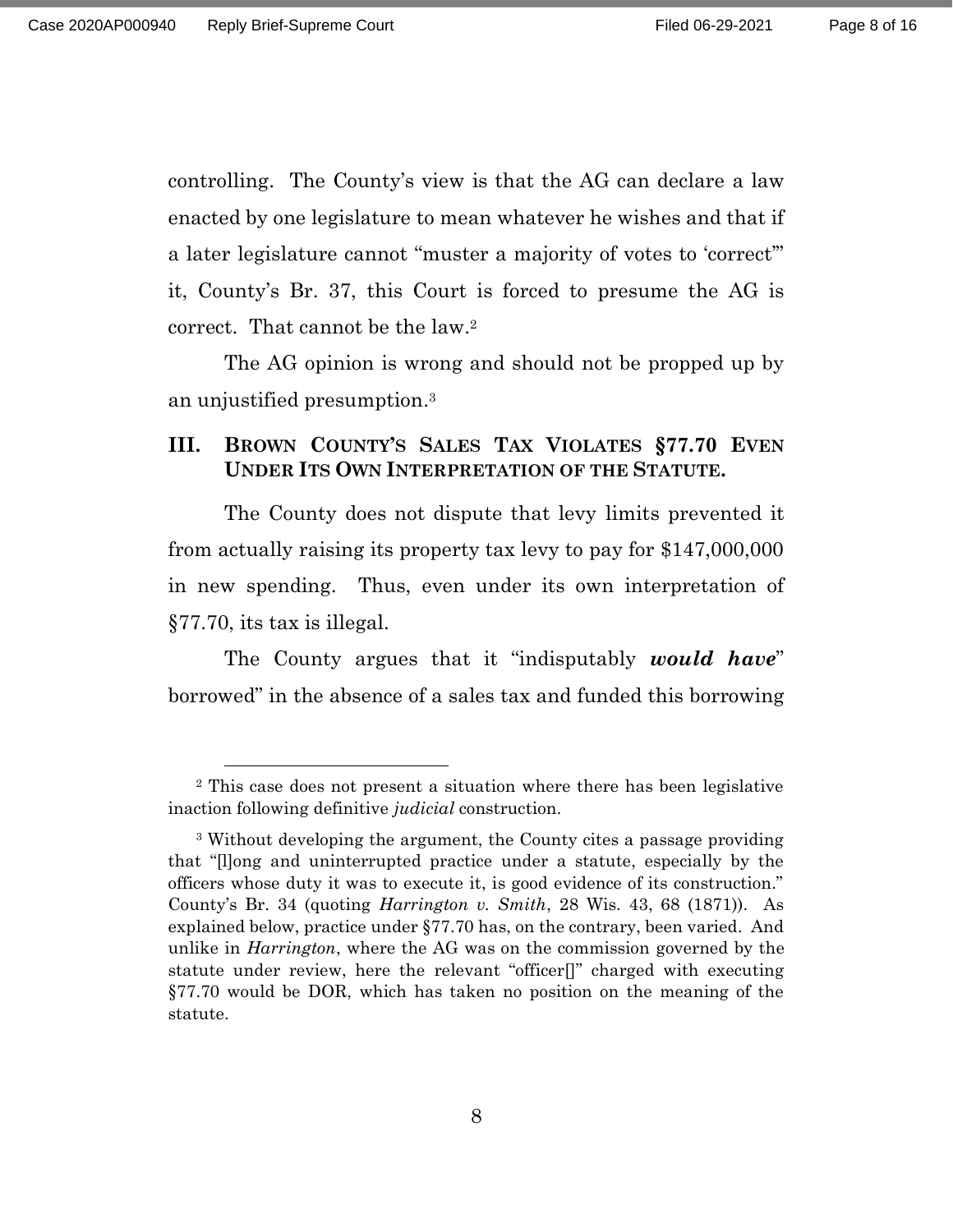with property taxes. County's Br. 48. BCTA did and does dispute this claim. It is false as a matter of law, fact, and logic. Borrowing requires authorization by the County Board or County voters, and whether these parties would have voted to authorize this borrowing is unknowable, despite the speculative and selfevidently false statement of the County's Finance Director that he has personal knowledge of the minds of each relevant voter. At most the County can say it *might have* borrowed if it cleared the requirements and received authorization. That's not good enough—§77.70 requires direct reduction, not the mere possibility of direct reduction. The County's approach reads any limitation out of the statute.<sup>4</sup>

# **IV. THE STADIUM TAXES DO NOT SUPPORT THE COUNTY'S INTERPRETATION.**

The County argues that the Legislature that enacted the modern version of §77.70 in 1985 should have known how the Legislature in 1995 and 1999 would have enacted the Stadium Taxes and used the same language. As already noted there are

<sup>4</sup> The County's request that BCTA submit evidence of how the County Board or its voters would have voted in the alternate universe where no sales tax exists is nonsensical. That is exactly BCTA's point: no evidence that such a vote would or would not have taken place and/or would have been successful or unsuccessful is available. It is unknowable. The County also attempts to introduce new evidence of debt the County has issued in the past. County's Br. 23. Obviously, this does not support the argument that the County could or would have borrowed for a separate slate of projects.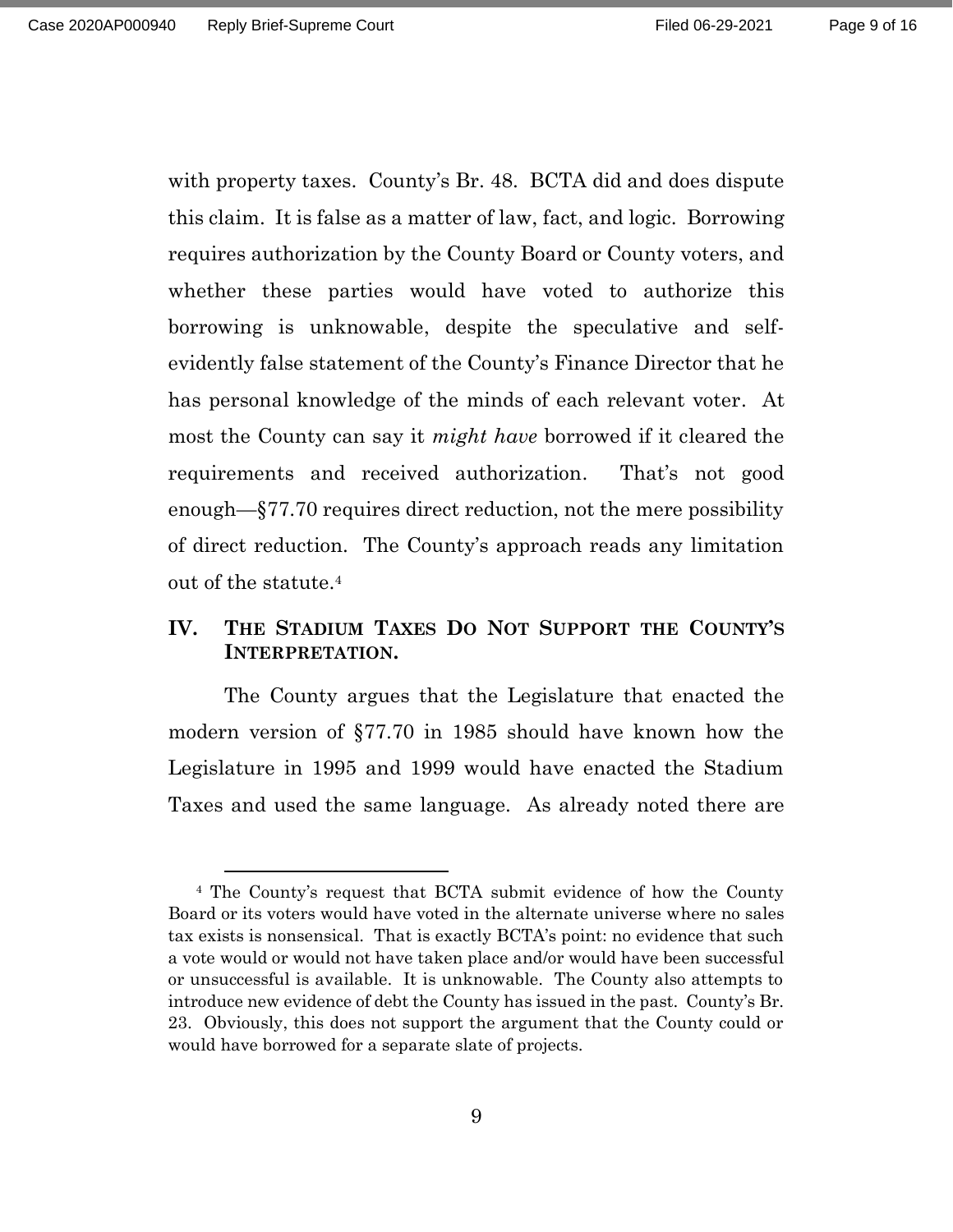many problems with this argument and BCTA will not repeat them all. A few additional points are necessary.

First, the County's argument that the language of the Stadium Taxes suggests that §77.70 does not restrict the expenditure of sales tax revenue is totally inconsistent with its central theory that the AG opinion is correct. Even the AG believed that the language in §77.70 is a "restriction on the use of county sales and use tax revenues." (R.59:169.)

Second, the County is wrong when it says that §§77.705-.706 direct the expenditure of sales tax revenue. *See id.* (variously discussing the disposition of moneys transferred from § 20.566 (1)(gd) (appropriating money to DOR for the "[a]dministration" of Stadium Tax), (1)(ge) (same), and moneys received under §341.14(6r)(b)13.b (provision in state license plate program). The approach used in these statutes is thus not probative—the provisions are not analogous.

Even if the County were right about the Stadium Taxes, it is still comparing two different types of taxes enacted at different times by different Legislatures for different purposes. A difference in language does not warrant rejecting the plain meaning of §77.70. *James v. Heinrich*, 2021 WI 58, ¶20 (2020) (indicating that two statutes could be easily compared because they were "drafted at the same time and by the same legislature"); *see Torres v. Lynch*, 136 S. Ct. 1619, 1634 (2016) (question was not whether Congress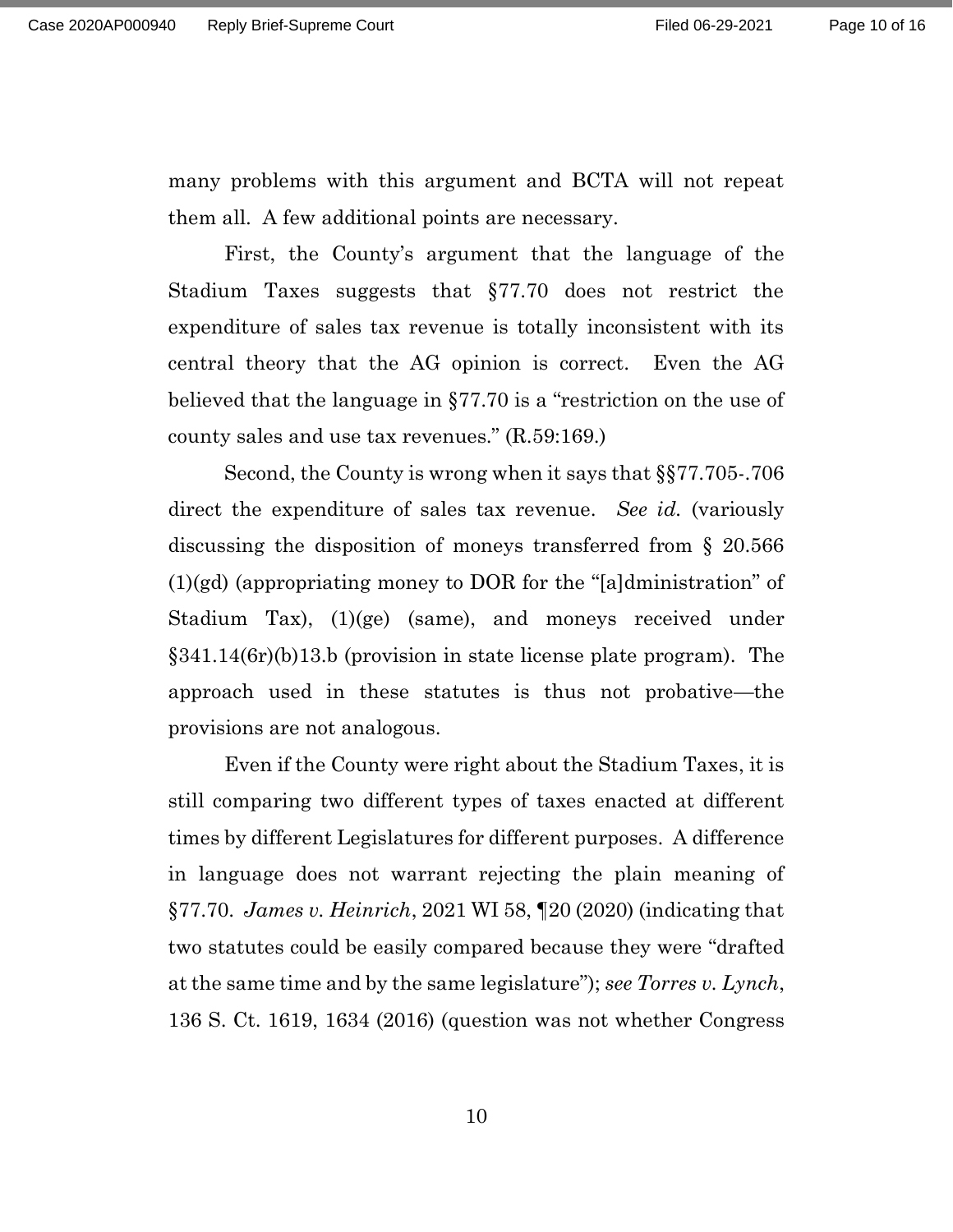more clearly expressed itself in other statutes but instead the fair reading of the statute before the Court).<sup>5</sup>

### **V. BCTA'S INTERPRETATION IS ADMINISTRABLE.**

The County continually argues that there is no "mechanism" in the statute to support BCTA's interpretation. Although, as an initial matter, the Legislature is entitled to pass statutes that are difficult to administer and leave it to its agencies like DOR to provide procedural guidance (as Congress sometimes does with the IRS), no such problem arises with respect to §77.70. Compliance is largely a matter of subtraction during the budgeting process sales tax revenue from the property tax levy—and the County itself quotes the statement of the AG explaining how it might be accomplished. County's Br. 14-15. Not surprisingly, the DOR's PC-400 form thus already accounts for the application of sales tax

<sup>5</sup> The County also briefly cites §§229.685(1) and .825 and §66.0621(3m) but does not develop any argument other than to say that they show Legislature "knows how to direct expenditures when it intends to do so." These statutes do not aid the County as it is once again comparing apples and oranges. In the former set of statutes the Legislature was creating new governmental entities from scratch, *see* §§229.66, .822, and was focused on creating new *funds* into which the entities could deposit revenue in the first place; this changed the entire emphasis of the text. In the latter the County was creating a new type of bond distinguished by the very source of revenue used to pay its principal and interest. These later-enacted statutes on different topics say little about §77.70, which is a more-broadly-worded statute creating a *tax*.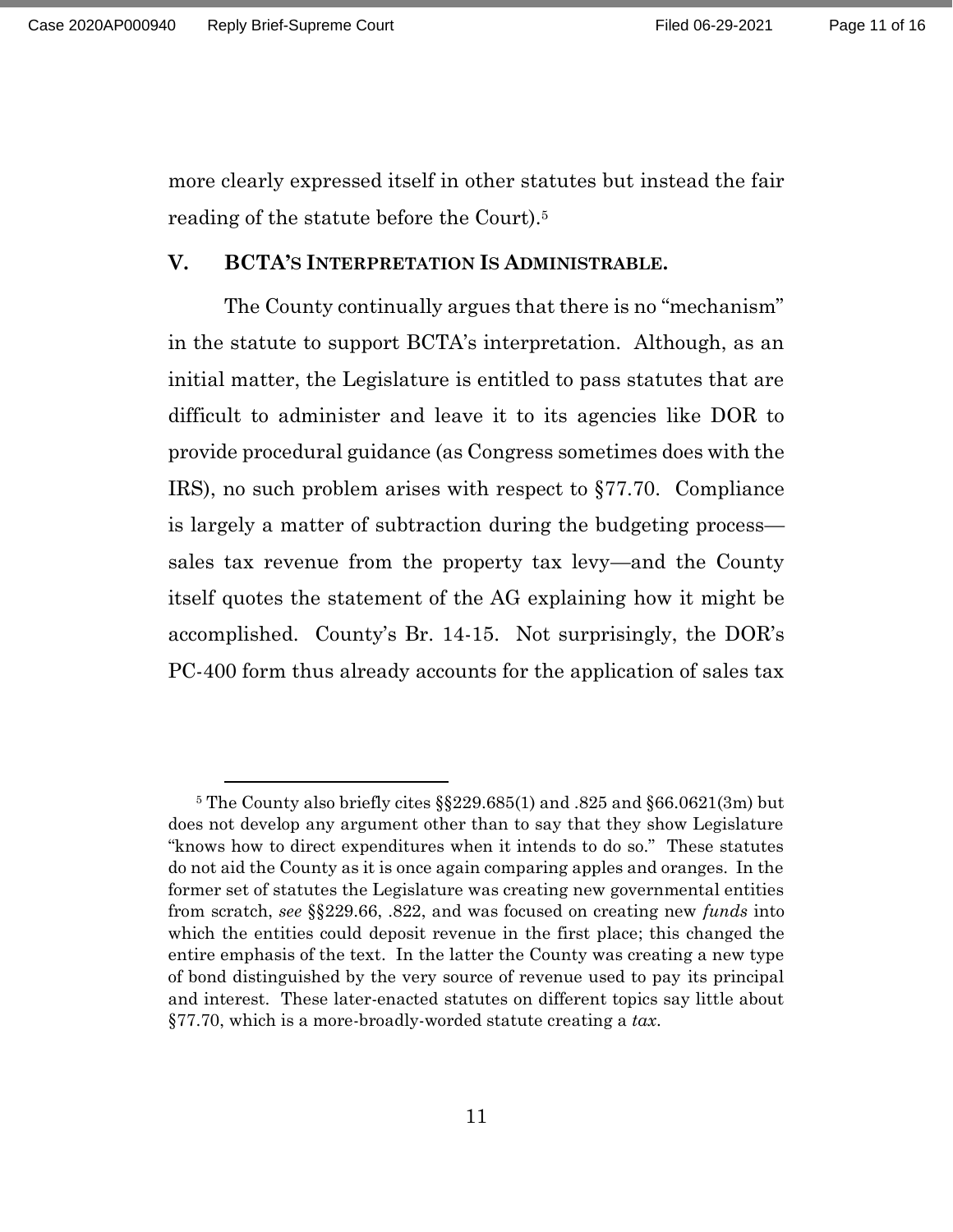revenue to the property tax levy.6 Indeed, the County itself acknowledges that some counties do subtract sales tax revenues from their property tax levies, County's Br. 33, contradicting its assertion that doing so is impossible or fraught with difficulties.<sup>7</sup>

What has been said shows why the County is wrong to argue that if BCTA were right the Legislature would have enacted into §66.0602—the statute that imposes limits on county property tax levies—a requirement that counties decrease the levy by the amount of sales tax proceeds. Brown County is eliding a county's property tax *levy* with the county's levy *limit*. The levy limit specifies the percentage by which a county is allowed to increase its levy in a particular year and depends on items like net new construction and other adjustments; it is not the same as the levy itself. *See* Wis. Stat. § 66.0602(1)-(2). Wis. Stat. §77.70, on the other hand, requires a reduction *in the levy itself*. There is thus no need for the Legislature to address §77.70 again in §66.0602. For

<sup>6</sup> The County's discussion of whether continues may "issue tax credits" is a red herring. Any "offset" is accomplished during the budgeting process, not on individual bills.

<sup>7</sup> However, the County's implication that only two counties comply with BCTA's interpretation of the statute is unfounded. The vast majority of sales tax ordinances either simply reference the statutory language or include more restrictive language supportive of BCTA's interpretation (BCTA provided numerous examples of the latter, BCTA's Br. 47); only a minority dedicate sales tax revenue to specific projects or permit spending on new projects in broad categories. (*See generally* R. 41:25-42:57, 59-60.)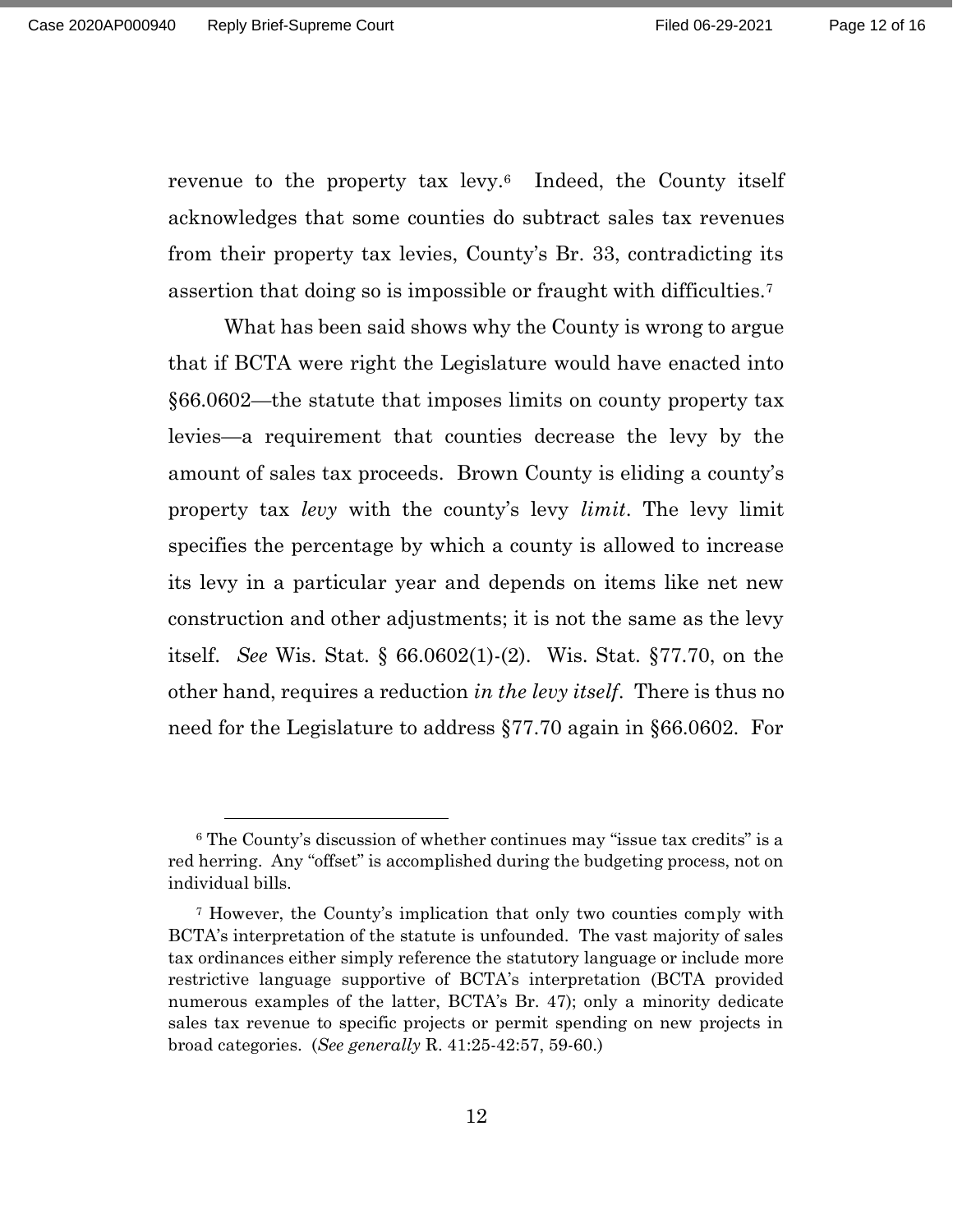the same reason, the contents of DOR's Levy Limit Worksheet are irrelevant (unlike DOR's PC-400 form).

### **VI. THE COUNTY'S "TAX RELIEF" IS ILLUSORY.**

Though it spends most of its brief arguing that it need not directly reduce the property tax levy, the County dumps into its brief data to convince the Court that it is doing just that. BCTA addressed these accounting tricks in its opening brief, along with the County's misleading argument that its mill rate freeze makes a difference here. The dollars-and-cents tax "savings" and tax "relief" to which the County adverts are simply the numerical version of its assertion that it is reducing the levy by avoiding hypothetical borrowing. This "relief" is illusory, as it is not caused by operation of the county sales tax. And even were it not illusory, the Legislature considered and rejected a version of §77.70 that would have required only "relief." It mandated instead "direct[]" property tax "reduc[tion]." "Avoiding" borrowing that never occurred does not meet this standard.

#### **CONCLUSION**

For the foregoing reasons, BCTA respectfully requests that this Court reverse the decision of the Circuit Court and remand for further proceedings.

Dated: June 29, 2021.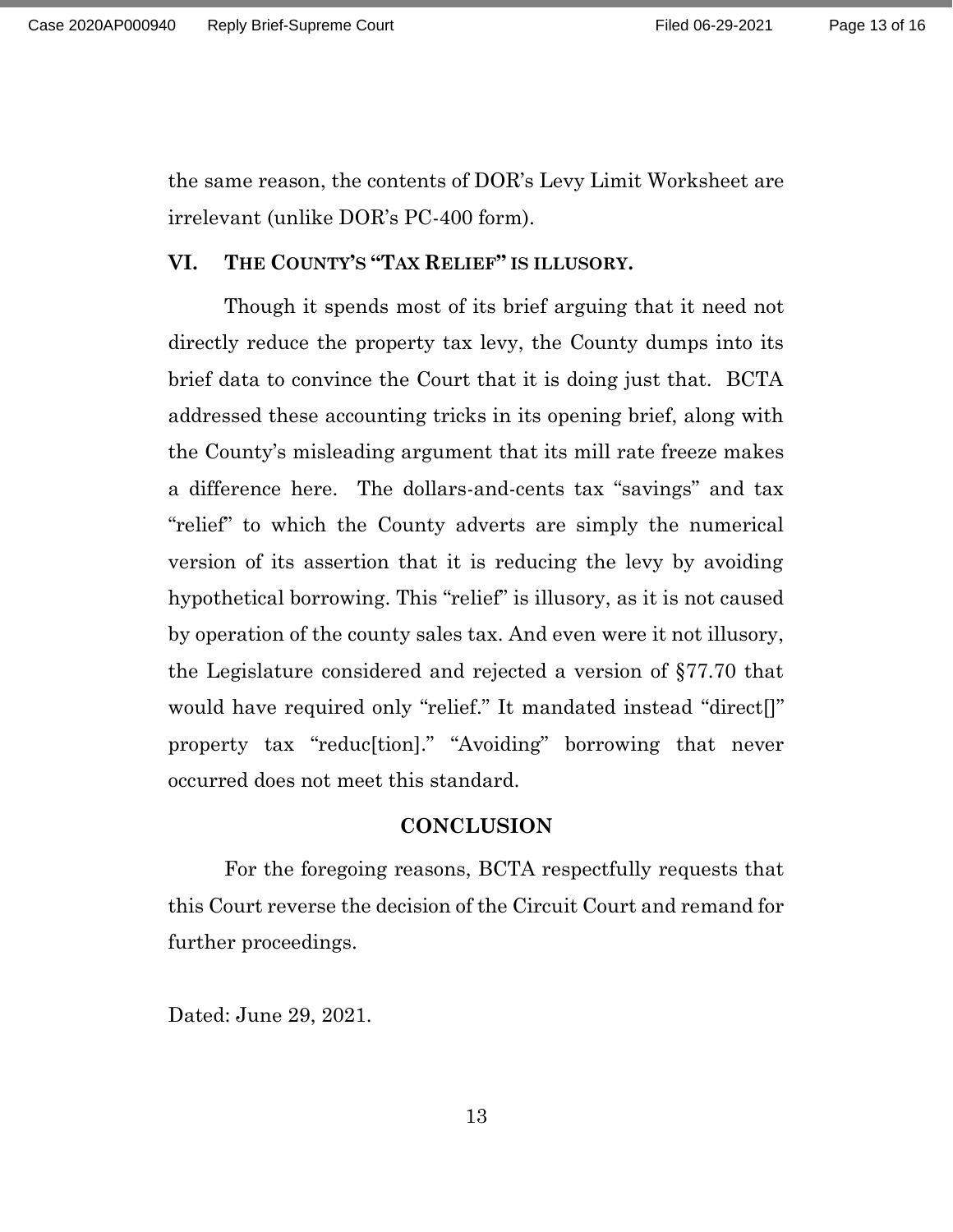Respectfully submitted,

WISCONSIN INSTITUTE FOR LAW & **LIBERTY** 

RICHARD M. ESENBERG (WI BAR NO. 1005622) ANTHONY F. LOCOCO (WI BAR NO. 1101773) LUCAS T. VEBBER (WI BAR NO. 1067543) Wisconsin Institute for Law & Liberty 330 East Kilbourn Avenue, Suite 725 Milwaukee, Wisconsin 53202-3141 (414) 727-9455; rick@will-law.org

Attorneys for Defendants-Third-Party **Plaintiffs-Appellants**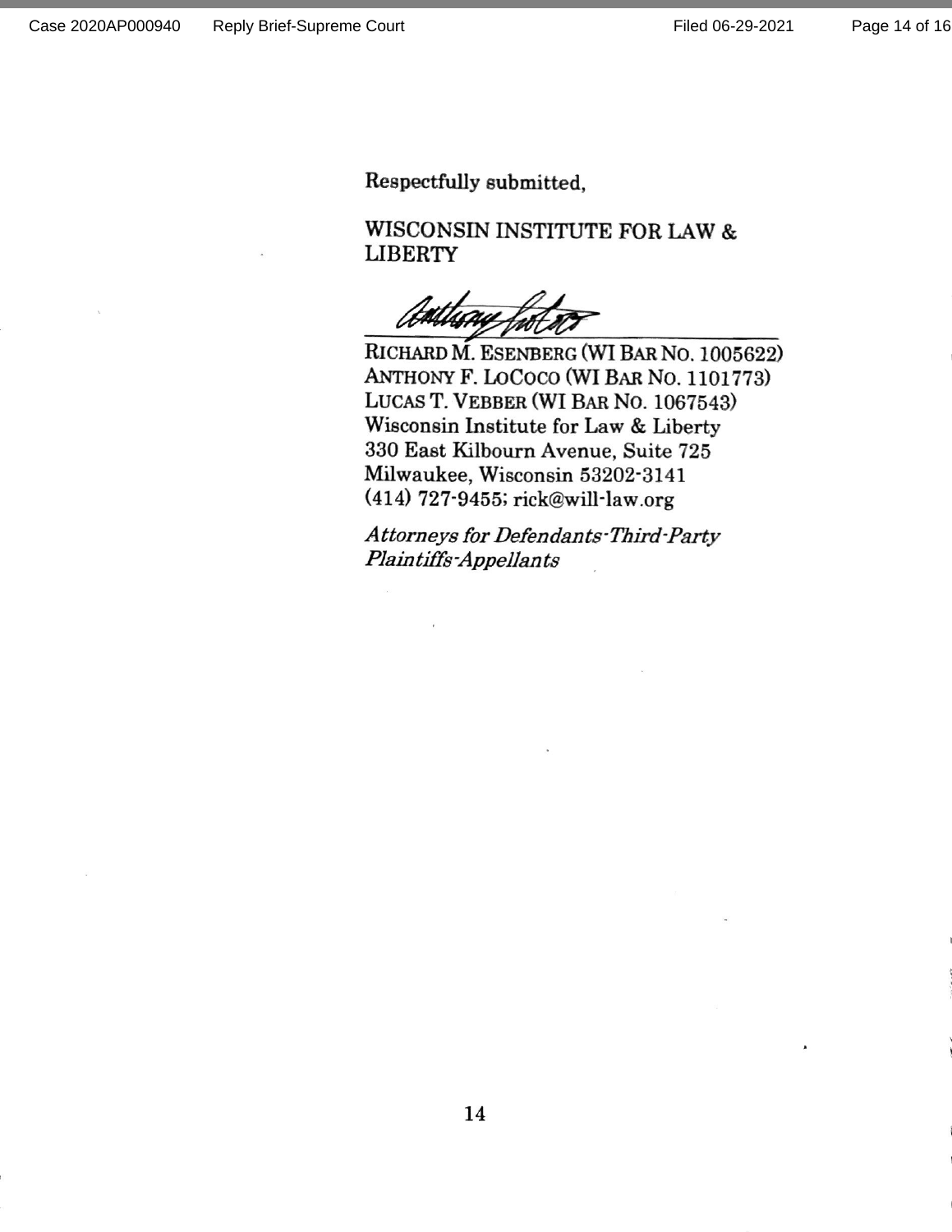### FORM AND LENGTH CERTIFICATION

I hereby certify that this brief conforms to the rules contained in s. 809.19 (8) (b) and (c) for a brief and appendix produced with a proportional serif font. The length of this brief is 2,999 words.

Dated: June 29, 2021.

Mhawr **ANTHONY LOCOCO**